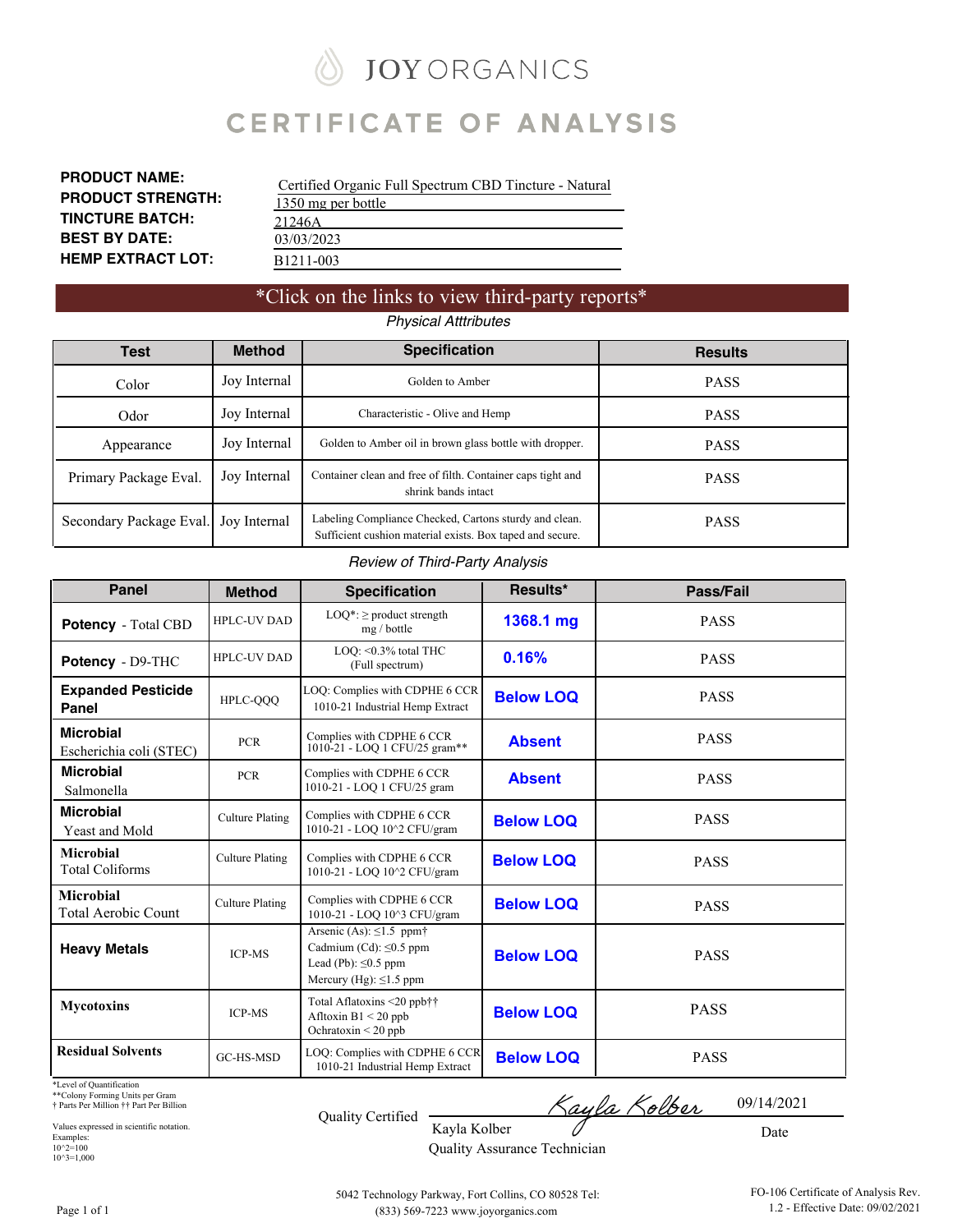<span id="page-1-0"></span>

| B1211-003<br>sample ID 25407                                                               |                                                                           | <b>7USC1639 Certificate of Analysis</b> |
|--------------------------------------------------------------------------------------------|---------------------------------------------------------------------------|-----------------------------------------|
| certificate ID<br><b>OMN50</b>                                                             | 1502.7mg<br>total<br>cannabinoids<br>per 30mL<br>THC‡ 45.0mg CBD‡ 1368.1m | Stillwater<br>Laboratories              |
| order 9236<br>analysis date 12/15/2020 4:57:23 PM<br>test tag 9236.3.4<br>sample wgt 1.0 g |                                                                           | 7USC1639 Infused                        |
| Inspection MSP-7.5.1.2                                                                     |                                                                           |                                         |

| Potency per 30mL                                  | MSP-7.5.1.4        | error<br>LOD LOQ (95%CI k=2)    |  |  |
|---------------------------------------------------|--------------------|---------------------------------|--|--|
| tetrahydrocannabolic acid (THCa)                  | <b>ND</b>          | $0.06$   $0.19$   $\pm 0.19$ mg |  |  |
| Δ9-tetrahydrocannabinol (Δ9 THC)                  | 45.0 <sub>mq</sub> | $0.06$   $0.17$   $\pm 0.94$ mg |  |  |
| $\Delta$ 8-tetrahydrocannabinol ( $\Delta$ 8 THC) | ND.                | $0.08$   0.23   $\pm 0.23$ mg   |  |  |
| tetrahydrocannabivarin (THCv)                     | ND                 | $0.06$   $0.19$   $\pm 0.19$ mg |  |  |
| cannabidiolic acid (CBDa)                         | ND.                | $0.05$   $0.16$   $\pm 0.16$ mg |  |  |
| cannabidiol (CBD)                                 | 1368.1mg           | $0.06$   0.18   $\pm$ 23.57mg   |  |  |
| cannabidivarin (CBDv)                             | ND                 | $0.06$   $0.18$   $\pm 0.18$ mg |  |  |
| cannabigerolic acid (CBGa)                        | ND.                | $0.05$   $0.16$   $\pm 0.16$ mg |  |  |
| cannabigerol (CBG)                                | 80.9 <sub>ma</sub> | $0.07$   0.20   $\pm$ 1.58mg    |  |  |
| cannabinol (CBN)                                  | 4.8mg              | $0.03$   $0.10$   $\pm 0.18$ mg |  |  |
| cannabichromene (CBC)                             | 4.0 <sub>mg</sub>  | $0.06$   0.18   $\pm 0.25$ mg   |  |  |

| Microbial                     | MSP-7.5.1.10 | limit     | Metals                   | MSP-7.5.1.11     | limit      | Pesticides        | MSP-7.5.1.8 | limit     | Pesticides                                                 | MSP-7.5.1.8 | limit      |
|-------------------------------|--------------|-----------|--------------------------|------------------|------------|-------------------|-------------|-----------|------------------------------------------------------------|-------------|------------|
|                               |              |           | Arsenic PASS             |                  | 1500 ppb   | Daminozide        | <b>PASS</b> | $0.0$ ppm | Piperonylbutoxide                                          | <b>PASS</b> | 8.0 ppm    |
|                               |              |           | Cadmium PASS             |                  | 500 ppb    | <b>Dichlorvos</b> | <b>PASS</b> | $0.0$ ppm | Prallethrin                                                | <b>PASS</b> | $0.4$ ppm  |
|                               |              |           |                          | <b>Lead PASS</b> | 500 ppb    | Diazinon          | <b>PASS</b> | $0.2$ ppm | Propiconazole                                              | <b>PASS</b> | 20.0 ppm   |
| <b>Ochratoxin A PASS</b>      |              | 20 ppb    | Mercury PASS             |                  | 300 ppb    | Dimethoate        | <b>PASS</b> | $0.0$ ppm | Propoxur                                                   | <b>PASS</b> | $0.0$ ppm  |
| Aflatoxin PASS                |              | 20 ppb    |                          |                  |            | Etoxazole         | <b>PASS</b> | $1.5$ ppm | Pyrethrin                                                  | <b>PASS</b> | $1.0$ ppm  |
|                               |              |           |                          |                  |            | Fenoxycarb        | <b>PASS</b> | $0.0$ ppm | Pvridaben                                                  | <b>PASS</b> | 3.0 ppm    |
| <b>Solvents</b>               | MSP-7.5.1.7  | limit     | Pesticides               | MSP-7.5.1.8      | limit      | Fenpyroximate     | <b>PASS</b> | $2.0$ ppm | Spinetoram                                                 | <b>PASS</b> | $3.0$ ppm  |
| Acetone PASS                  |              | 5000 ppm  | Abamectin PASS 0.3 ppm   |                  |            | Fipronil          | <b>PASS</b> | $0.0$ ppm | Spinosad                                                   | <b>PASS</b> | 3.0 ppm    |
| <b>Acetonitrile PASS</b>      |              | 410 ppm   | Acephate PASS            |                  | $5.0$ ppm  | Flonicamid        | <b>PASS</b> | $2.0$ ppm | Spiromesifen                                               | PASS        | $12.0$ ppm |
| Benzene PASS                  |              | 0 ppm     | <b>Acequinocyl PASS</b>  |                  | $4.0$ ppm  | Fludioxonil       | <b>PASS</b> | 30.0 ppm  | Spirotetramat                                              | <b>PASS</b> | 13.0 ppm   |
| <b>Butane PASS</b>            |              | 5000 ppm  | Acetamiprid PASS         |                  | 5.0 ppm    | Hexythiazox       | <b>PASS</b> | 2.0 ppm   | Spiroxamine                                                | <b>PASS</b> | $0.0$ ppm  |
| Chloroform PASS               |              | 0 ppm     | <b>Aldicarb PASS</b>     |                  | $0.4$ ppm  | Imazalil          | <b>PASS</b> | $0.0$ ppm | Tebuconazole                                               | <b>PASS</b> | $2.0$ ppm  |
| Cyclohexane PASS              |              | 0 ppm     | Azoxystrobin PASS        |                  | 40.0 ppm   | Imidacloprid      | <b>PASS</b> | 3.0 ppm   | Thiacloprid                                                | <b>PASS</b> | $0.1$ ppm  |
| <b>Ethanol PASS</b>           |              | 10000 ppm | <b>Bifenazate PASS</b>   |                  | $5.0$ ppm  | Malathion         | <b>PASS</b> | $5.0$ ppm | Thiamethoxam                                               | <b>PASS</b> | 4.5 ppm    |
| Heptane PASS                  |              | 5000 ppm  | <b>Bifenthrin PASS</b>   |                  | $0.5$ ppm  | Metalaxyl         | <b>PASS</b> | 15.0 ppm  | Trifloxystrobin                                            | <b>PASS</b> | 30.0 ppm   |
| Hexane PASS                   |              | 290 ppm   | <b>Boscalid PASS</b>     |                  | $10.0$ ppm | Methiocarb        | <b>PASS</b> | $0.0$ ppm |                                                            |             |            |
| <b>Isopropyl alcohol PASS</b> |              | 5000 ppm  | Carbaryl PASS            |                  | $0.5$ ppm  | Methomyl          | <b>PASS</b> | $0.1$ ppm |                                                            |             |            |
| <b>Methanol PASS</b>          |              | 3000 ppm  | Carbofuran PASS          |                  | $0.0$ ppm  | Methyl parathion  | <b>PASS</b> | $0.0$ ppm | <b>INSTRUMENTS</b>                                         |             |            |
| Pentane PASS                  |              | 5000 ppm  | Chloantraniliprole PASS  |                  | 40.0 ppm   | Mevinphos         | <b>PASS</b> | $0.0$ ppm | potency: HPLC (LC2030C-UV)                                 |             |            |
| Propane PASS                  |              | 5000 ppm  | Chlorfenapyr PASS        |                  | $0.0$ ppm  | Myclobutanil      | <b>PASS</b> | $9.0$ ppm | terpenes: GCMS (QP2020/HS20)                               |             |            |
| Toluene PASS                  |              | 890 ppm   | <b>Chlorpyrifos PASS</b> |                  | $0.0$ ppm  | Naled             | <b>PASS</b> | $0.5$ ppm | solvents: GCMS (QP2020/HS20)                               |             |            |
| <b>Xylenes PASS</b>           |              | 2170 ppm  | Clofentezine             | <b>PASS</b>      | $0.5$ ppm  | Oxamyl            | <b>PASS</b> | $0.2$ ppm | pesticides: LCMSMS (LC8060)<br>mycotoxins: LCMSMS (LC8060) |             |            |
|                               |              |           | Coumaphos PASS           |                  | $0.5$ ppm  | Paclobutrazol     | <b>PASS</b> | $0.0$ ppm | microbial: qPCR (AriaMx) and plating                       |             |            |
|                               |              |           | <b>Cyfluthrin PASS</b>   |                  | $1.0$ ppm  | Permethrin        | <b>PASS</b> | 20.0 ppm  | metals: ICPMS (ICPMS-2030)                                 |             |            |
|                               |              |           | Cypermethrin PASS        |                  | $1.0$ ppm  | Phosmet PASS      |             | $0.2$ ppm |                                                            |             |            |

⨂ 0MN50 ⨂ 12/17/2020 ⨂ 0MN50 ⨂ 12/17/2020 ⨂ 0MN50 ⨂ SECURITY FEATURE: WATERMARK MUST MATCH CERTIFICATE ID AND ISSUE DATE

Certified by: **Stillwater Laboratories Inc.** MT License L00001, 7, 8 6073 US93N Suite 5 Olney MT 59927 406-881-2019

Certified by:<br>MT License L00001, 7, 8<br>6073 US93N Suite 5<br>Labs. The format, layout, and<br>Labs. The format, layout, and CONSUSSION Suite 5<br>
Olney MT 59927<br>
406-881-2019<br>
Inc. © 2020<br>
Inc. © 2020 Certificate #4961.01 ISO/IEC 17025:2017

https://portal.a2la.org/scopepdf/4961-01.pdf

 $\bigotimes$  below break in Fig. 12/17/2020 0.20 12/17/20  $\bigcirc$  10/11/150  $\bigcirc$  12/17/20 12/17/2020 0.2020 12/150 Kyle Larson, MSc (Biology) Printed Deputy Director

Ryle Larson, MSc (Biology)<br>
12/17/2020 3:27 PM<br>
Dentificate #4961.01 12/17/2020 3:27 PM